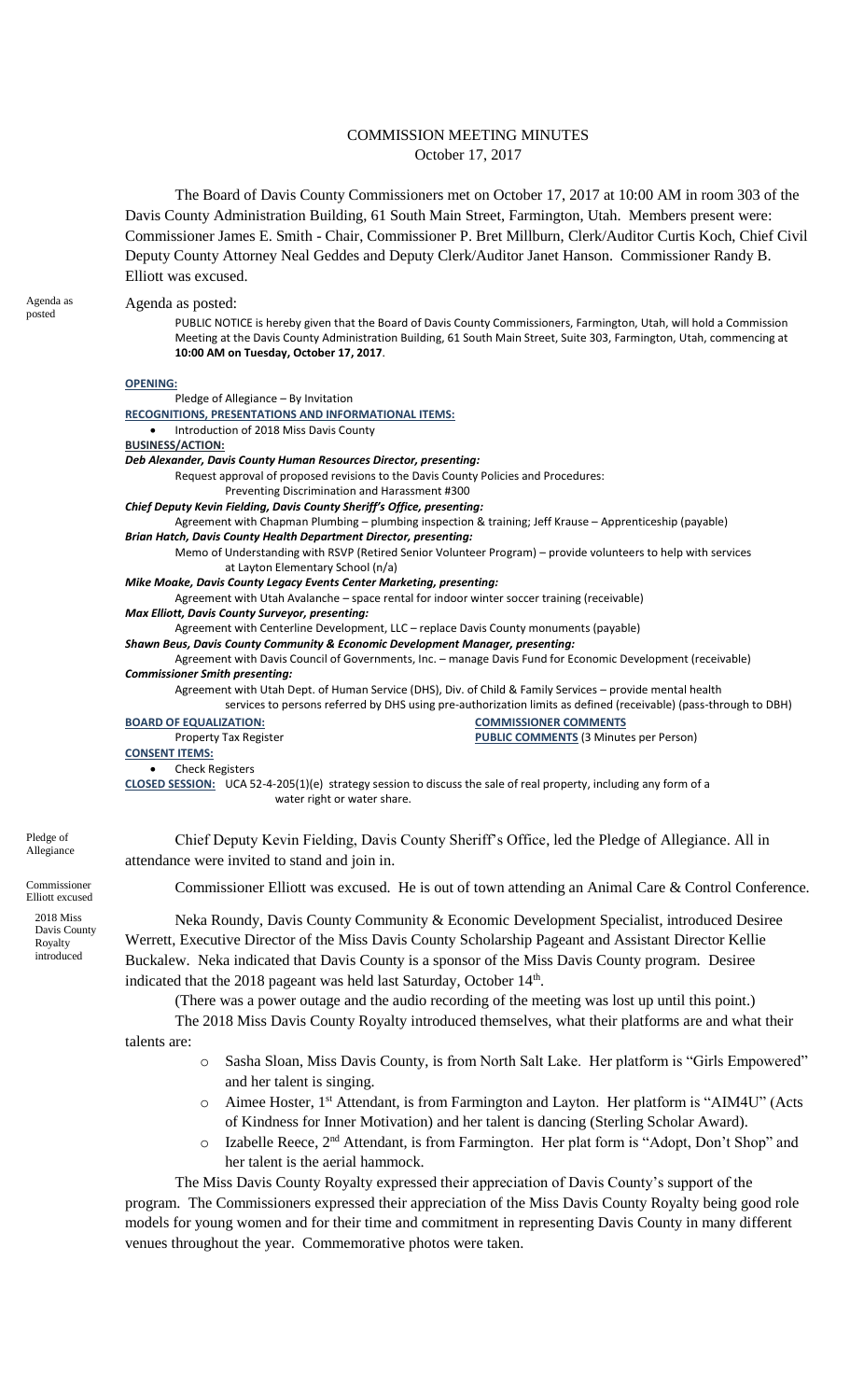#2017-438 Davis County Policy & Procedures: Preventing Discrimination and Harassment #300 revised

Deb Alexander, Davis County Human Resources Director, presented a request for approval of proposed revisions to the Davis County Policies and Procedures Harassment #300 (#2017-438). She proposed that the policy be renamed "Preventing Discrimination and Harassment". She outlined the revisions and provided updated language suggestions since the last draft, which had been provided to the Administrative Officers for review. For the record the suggested changes to the language are:

- Page 3 (middle): "Conduct constituting sexual harassment", striking the word "to";
- Page 3, 5th bullet point, "Displaying or circulating in the workplace", adding the words "materials" and "similar". It will now read: "Displaying or circulating in the workplace materials or emails of a sexually oriented display, publication, pictures, posters, cartoons, calendars, graffiti, objects, jokes, stories or other similar material."
- Page 4, following the sentence which currently read, "Failure to participate or cooperate in an investigation" will have added language "interference in an investigation". It will now read: "Failure or refusal to cooperate in an investigation of a complaint of discrimination and/or harassment, or interference in an investigation, is also a violation of this policy."

Commissioner Smith commented that these changes "cement what we believe what our culture is and should be as a county. There is never a right time to discriminate or harass. Never!" He felt that this policy and planned training establishes that all of our employees know how serious we are about preventing discrimination and harassment.

Commissioner Millburn made a motion to approve the revisions, including additional edits as noted. Commissioner Smith seconded the motion. All voted aye. The document is on file in the office of the Davis County Clerk/Auditor.

Chief Deputy Kevin Fielding, Davis County Sheriff's Office, presented agreement #2017-439 with Chapman Plumbing to provide plumbing inspection of work performed by employee Jeff Krause as he completes his apprenticeship as a commercial journeyman as required by the State of Utah. The contract period is September 1, 2017 through August 30, 2018. The payable amount is \$1,500.00.

Commissioner Millburn made a motion to approve. Commissioner Smith seconded the motion. All voted aye. The document is on file in the office of the Davis County Clerk/Auditor.

Brian Hatch, Davis County Health Department Director, presented memo of understanding #2017-440 with the Retired Senior Volunteer Program (RSVP) to provide volunteers at Layton Elementary School. The contract period is October 1, 2017 through September 30, 2020. There are no monies involved.

Commissioner Millburn made a motion to approve. Commissioner Smith seconded the motion. All voted aye. The document is on file in the office of the Davis County Clerk/Auditor.

Mike Moake, Davis County Legacy Events Center, presented agreement #2017-441 with Utah Avalanche for space rental for indoor winter soccer training. The contract period is November 6, 2017 through March 1, 2018. The receivable amount is \$11,339.00.

Commissioner Millburn made a motion to approve. Commissioner Smith seconded the motion. All voted aye. The document is on file in the office of the Davis County Clerk/Auditor.

Max Elliott, Davis County Surveyor, presented agreement #2017-442 with Centerline Development LLC to replace Davis County monuments (21) that have been destroyed by roadwork. The contract period is October 11, 2017 through December 31, 2017. The payable contract amount is \$6,985.00.

Commissioner Millburn made a motion to approve. Commissioner Smith seconded the motion. All voted aye. The document is on file in the office of the Davis County Clerk/Auditor.

Shawn Beus, Davis County Community & Economic Development Manager, presented agreement #2017-443 with Davis Council of Governments (COG), Inc. to manage their Davis Fund for Economic Development. The Davis Fund supports entrepreneurship. The period of the contract is January 1, 2017 through December 31, 2018. The receivable amount is \$45,000.00 annually.

Commissioner Millburn made a motion to approve. Commissioner Smith seconded the motion. All voted aye. The document is on file in the office of the Davis County Clerk/Auditor.

Commissioner Smith presented agreement #2017-444 with Utah Dept. of Human Services, Division of Child and Family Services (DHS/DCFS) to support children, youth and families by allowing Local Mental Health Authorities to provide mental health services to persons referred by DHS using pre-authorization limits. The period of the contract is October 1, 2017 through September 30, 2022. The receivable amount is services rate based passed through to Davis Behavioral Health.

Commissioner Smith made a motion to approve. Commissioner Millburn seconded the motion. All voted aye. The document is on file in the office of the Davis County Clerk/Auditor.

Agreement #2017-439 Chapman Plumbing – inspections of apprentice work

Memo of Understanding #2017-440 RSVP volunteers at Layton Elementary

Agreement #2017-441 Utah Avalanche for indoor winter soccer training

Agreement #2017-442 Centerline Development LLC to replace monuments

Agreement #2017-443 with Davis Council of Governments (COG) Inc. to manage Davis Fund for Economic Development

Agreement #2017-444 UT Dept of Human Services DHS/DCFS to provide mental health services to referrals